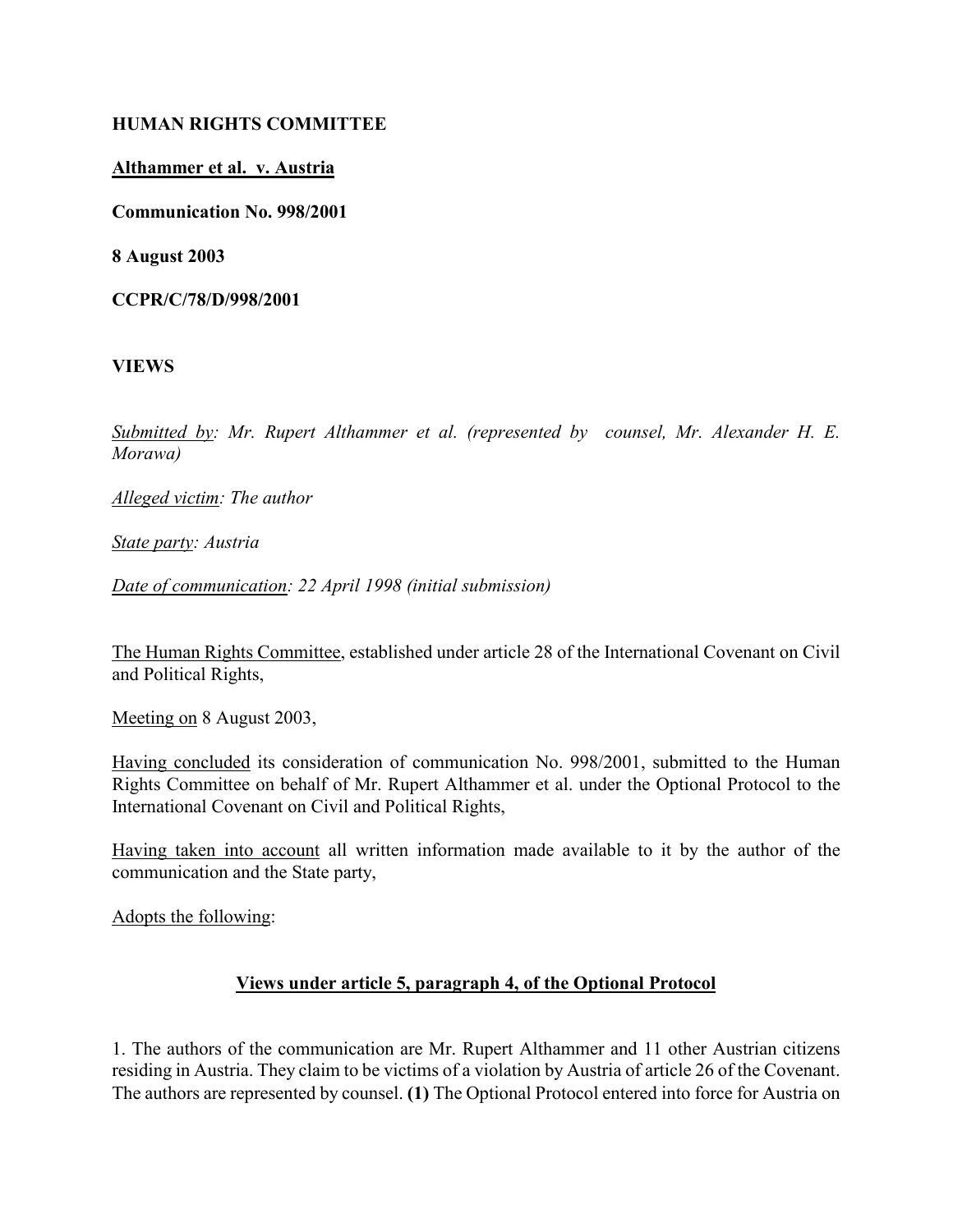10 March 1988.

#### The facts as submitted by the authors

2.1 The authors are retired employees of the Social Insurance Board in Salzburg (Salzburger Gebietskrankenkasse). Counsel states that they receive retirement benefits under the relevant schemes of the Regulations A of Service for Employees of the Social Insurance Board (Dienstordnung A für die Angestellten bei den Sozialversicherungsträgern).

2.2 Amongst various monthly entitlements, the Regulations provided for monthly household entitlements of ATS 220 and children's entitlements of ATS 260 per child for those with children up to the age of 27. On 1 January 1996, an amendment to the regulations came into effect which abolished the monthly household entitlement and increased the children's benefits to ATS 380 per child.

2.3 On 8 February 1996, the authors filed a lawsuit in the Salzburg District Court seeking a declaratory judgement that the Salzburg Regional Social Insurance Board was under an obligation to continue paying them the household entitlement as part of their income as retired employees. The District Court dismissed the authors' claim on 11 June 1996. The Court stressed that retirement benefits are not rights protected against subsequent changes of the legal framework (wohlerworbene Rechte) provided that such changes are based on objective grounds and respecting the principle of proportionality. It concluded that the abolition of household entitlements did not concern essential aspects of retirement benefits but a supplementary allowance, was moderate in its extent (0.4-0.8 % of the retirement benefits), and justified by the fact that the decision to use, in times of financial constraints, the limited financial means for an increase of the children's benefits was based on legitimate motives of social policy. The authors' appeal was dismissed by the Appeals Court (Oberlandesgericht Linz) on 22 April 1997 in a judgment upholding this reasoning. The Supreme Court (Oberster Gerichtshof) rejected a further request for revision on 7 January 1998. All domestic remedies are thus said to be exhausted.

2.4 Counsel explains that Regional Social Insurance Boards are public law institutions and that the Regulation is a legislative decree (Verordnung) regulating almost all employment related matters of the Board, inter alia the amount of retirement benefits and their calculation, including increase or periodical adjustment. Counsel submits that many similarities exist between occupational pension schemes (Betriebsrenten) offered by private employers and the scheme based on the Regulation. However, the Regulation can be changed, unilaterally, by legislative decree of the State party.

## The complaint

3.1 The authors allege that the amendment to the Regulations constitutes a violation of article 26 of the Covenant. The authors claim that although the amendment of the Regulations is objective on the face of it, it is discriminatory in effect, considering that most retirees are heads of households with a spouse as dependent and no longer have children under the age of 27. The impact of the amendment is therefore greater for retired than for active employees as it effectively abolishes the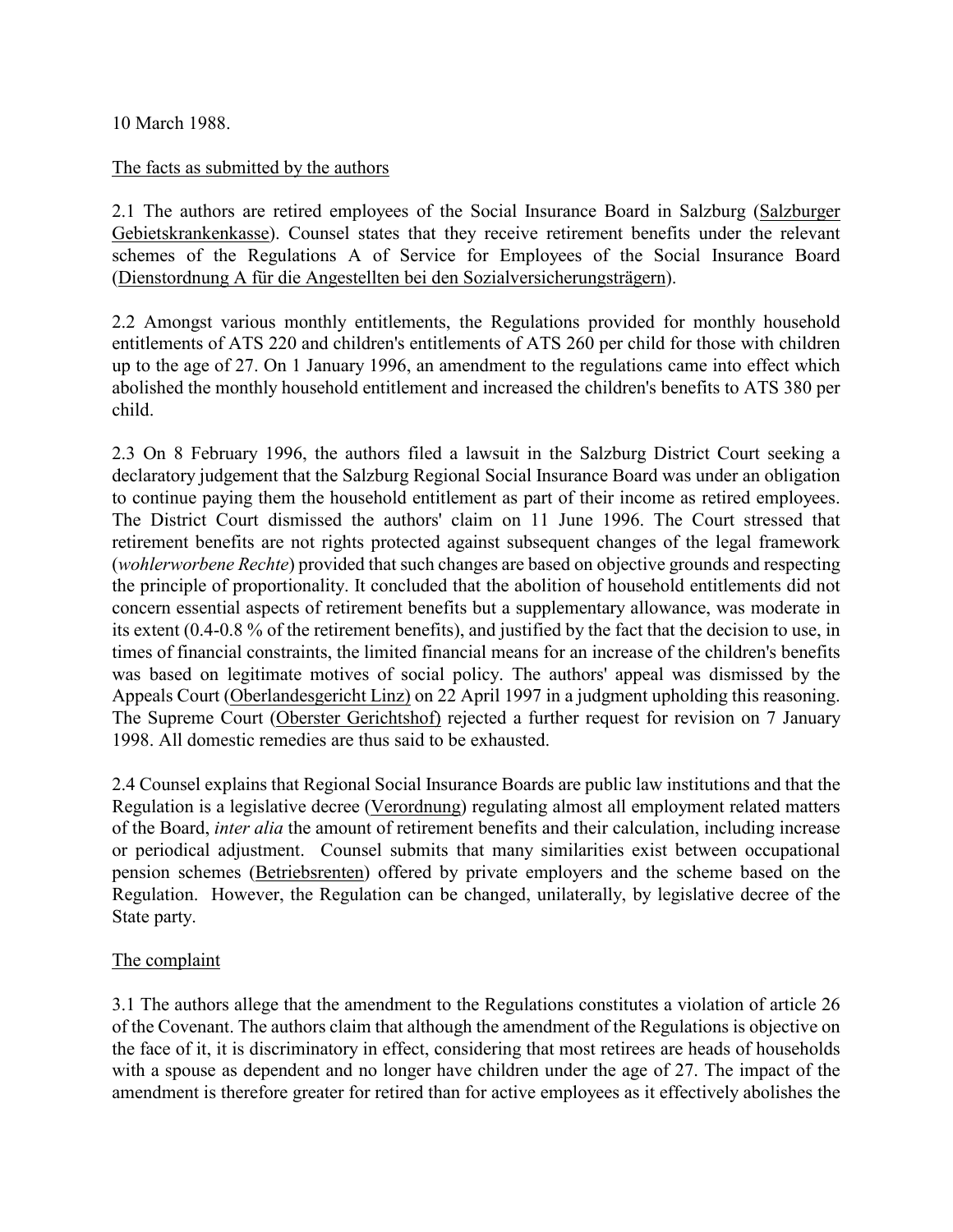supplement for retirees' dependents altogether. It is argued that this adverse effect was foreseeable and intended.

3.2 The authors recall that the amendment is the third step in a series of modifications aimed at reducing the income of retired employees (for the earlier modifications, see cases Nos. 608/1995 (2) and 803/1998 (3)). It is stated that the cumulative effect of the reductions brings the present case within the threshold of manifest arbitrariness, in violation of the principle of equality before the law. It is further stated that the courts' failure to take the cumulative effect of the amendments into consideration by limiting their review to the isolated amendment in each case, failed to ensure that the authors enjoyed equal and effective protection against discrimination within the meaning of article 26 of the Covenant.

3.3 Counsel states that the same facts are also the subject of an application which the authors presented to the European Commission of Human Rights claiming a violation of the right to property (article 1 of the First Additional Protocol to the European Convention). He claims that this does not preclude the admissibility of the communication as the Covenant does not contain the right to property and the European Convention does not contain a provision which corresponds to article 26 of the Covenant.

## State party's observations on the admissibility of the communication

4.1 By submission of 25 September 2001, the State party objects to the admissibility of the communication. It notes that that the present communication was already transmitted to it as part of communication No. 803/1998. It argues therefore that the communication is inadmissible for violation of the principle of ne bis in idem.

 4.2 The State party further notes the authors' applications to the European Commission on the basis of the same facts as before the Committee were transferred to the European Court pursuant to article 5(2) of Protocol No. 11 and that the Court declared them inadmissible on 12 January 2001 because they did not disclose any appearance of a violation of the rights and freedoms set out in the Convention or its Protocols.

4.3 The State party recalls its reservation in relation to article 5 (2) (a) of the Optional Protocol (4), to the effect that it does not recognize the Committee's competence to consider any communication from an individual when the same matter has been examined by the European Commission of Human Rights. The State party explains that the purpose of the reservation was exactly to prevent successive consideration of the same facts by the Strasbourg organs and the Committee. In this connection, the State party points out that article 14 of the European Convention contains a discrimination ban which forms an integral part of all other rights and freedoms under the Convention. Even though the authors did not raise the breach of article 14 in conjunction with article 1 of the First Protocol, the State party asserts that the Court considers other provisions of the Convention ex officio. In this connection, the State party refers to the European Court's consideration in the authors' applications that they did not disclose any appearance of a violation of the rights and freedoms set out in the Convention. The State party concludes therefore that the authors in substance are presenting the same matter.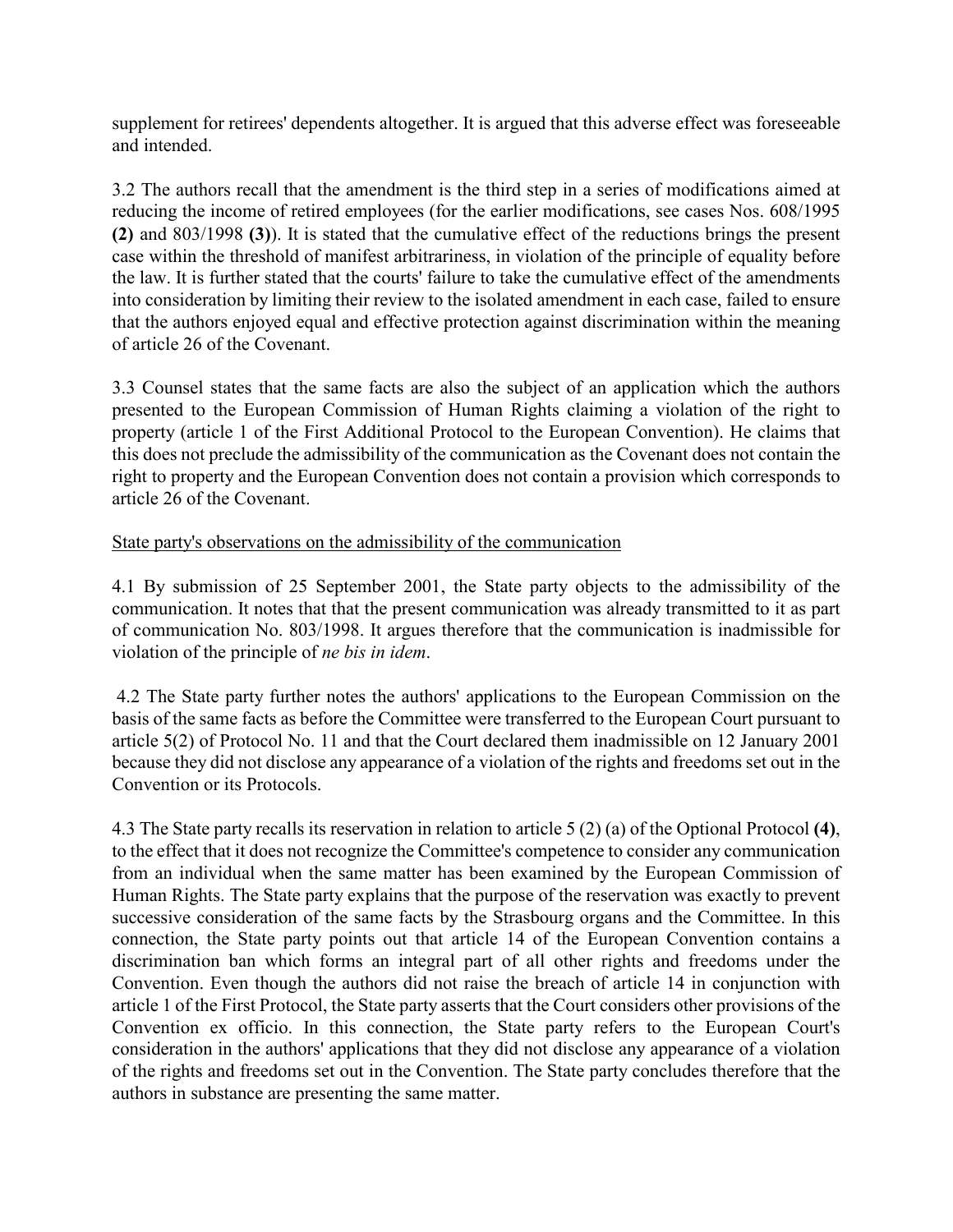4.4 Furthermore, the State party argues that the European Court has examined the matter within the meaning of article 5(2)(a), as its decision of inadmissibility was not based on formal reasons but of reasons of merit. In this context, the State party refers to the Committee's prior jurisprudence.(5)

 4.5 As to the mention in its reservation of the European Commission of Human Rights, the State party recalls that at the time it made the reservation in 1987, the European Commission was the only instrument of international investigation or settlement under the European Convention on Human Rights and Fundamental Freedoms to which an individual complainant could resort. Following the reorganisation of the Strasbourg organs through Protocol No. 11, the European Court has now taken over the tasks previously discharged by the Commission and should thus be seen as the successor of the Commission with regard to applications lodged by individuals. The State party concludes that its reservation is thus equally valid for applications now being examined by the European Court.

## The authors' comments on the State party's submission

5.1 By letter of 15 October 2001 the authors respond to the State party's observations and submit that the present communication is not identical to communication No. 803/1998, even if it was initially considered jointly with this communication. Counsel submits that the authors of the communications are not identical and that the two communications concern two distinct alleged violations of the authors' rights under the Covenant.

5.2 As to the State party's objection under article 5(2)(a) of the Optional Protocol and its reservation in this respect, counsel argues that when applying or interpreting a reservation, one should first ascertain whether the terms used are in itself sufficiently clear and unambiguous, and only if they are not, one may examine the context, object and purpose of the reservation. The reservation invoked by the State party is unambiguous in the sense that it excludes communications examined by the European Commission of Human Rights. Counsel argues therefore that the reservation has lost its field of application following the entry into force of Protocol No. 11 to the ECHR and there is thus no obstacle under article 5(2)(a) of the Optional Protocol to the admissibility of the present communication.

5.3 Concerning the State party's arguments on the interpretation of the reservation, counsel argues that even at the time when the State party entered its reservation, it was the European Court of Human Rights or the Committee of Ministers that rendered final and binding decisions, that the individual was very much a party to the proceedings before the Court, and that the Commission was basically a fact-finding and screening body.

5.4 In reply to the State party's statement about the scope of its reservation, counsel argues that the Vienna Convention on the Law of Treaties prohibits resort to supplemental means of interpretation when the ordinary meaning, context and object and purpose are clear and claims that what the State party wanted to say cannot replace what it did say.

5.5 Counsel also argues that treaties safeguarding human rights, and even more so reservations,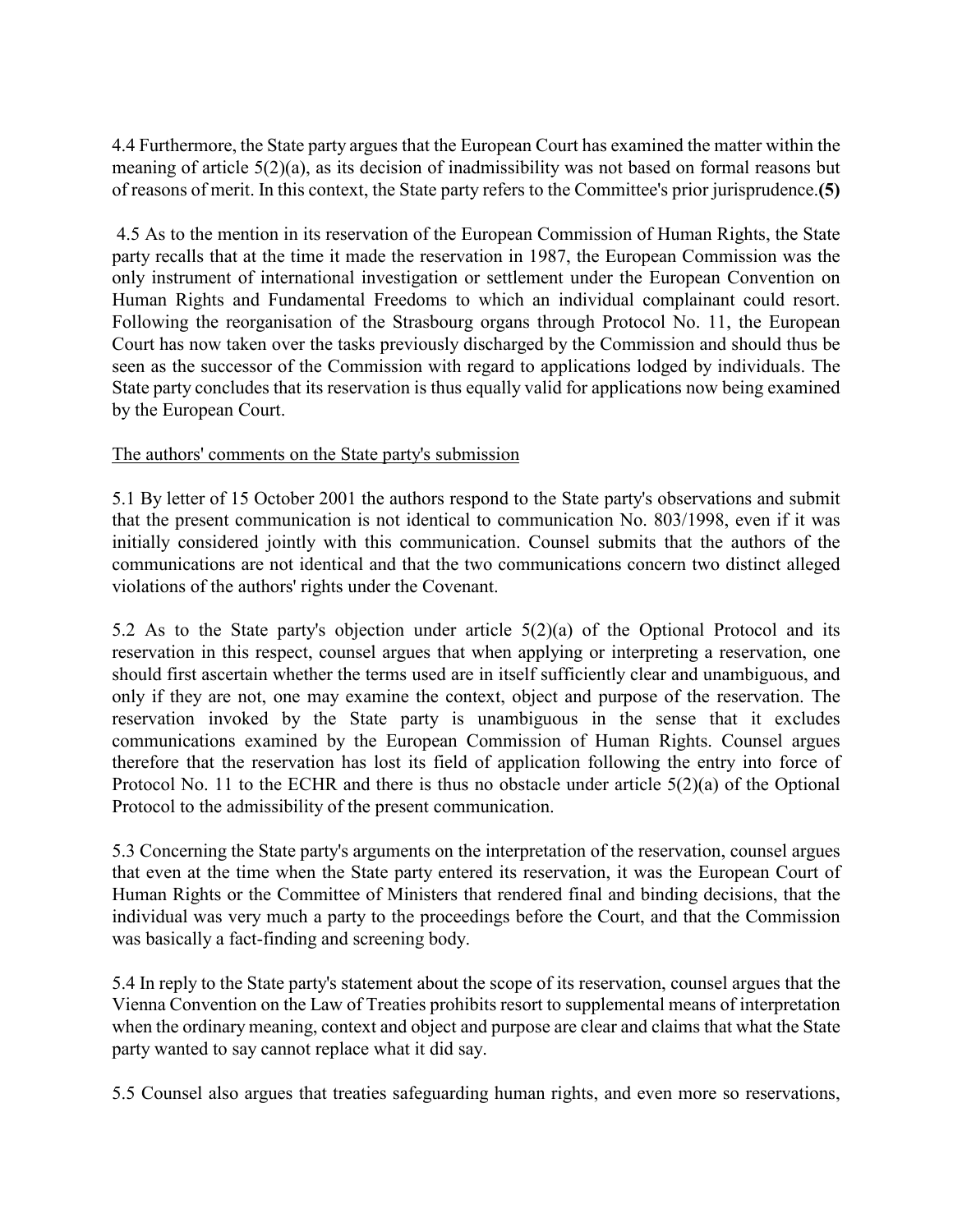must be interpreted in favour of the individual and that any attempt to broaden the scope of a reservation must be categorically rejected.

5.6 With regard to the question whether or not the European Court has examined the same matter, counsel refers to the Committee's jurisprudence in this regard and concludes that the same matter is a petition that concerns the same individuals, facts and allegations of breaches of fundamental rights and freedoms. Counsel notes that the present case concerns the same facts and persons as in the application to the European Court of Human Rights but raises entirely different claims, since the communication to the Committee concerns rights that are protected exclusively by the Covenant (the right to equality) and the application under the European Convention concerns the right to property which is protected exclusively by that Convention and not by the Covenant. In this regard, counsel argues that article 14 of the ECHR does not provide for an independent right to material equality, but is an accessory right which does not offer the same protection as article 26 of the Covenant. Counsel refutes the State party's argument that the European Court considers other provisions ex officio when authors specify the provisions of the Convention. In this connection, counsel quotes from a letter received from the Secretariat of the Court pointing out objections to the admissibility of the applications on the ground of article 1 of the First Additional Protocol only without reference to article 14 of the Convention. He further argues that it appears from the letter that the Court rejected the admissibility of the application ratione materiae because the entitlements under pension schemes do not amount to property rights, and thus did not analyze the effect of the amendments.

#### State party's additional observations

6.1 By submission of 25 January 2002, the State party reiterates its arguments on the admissibility of the communication. With regard to its reservation concerning article 5(2)(a) of the Optional Protocol, the State party notes that it entered this reservation in accordance with a recommendation by the Committee of Ministers on 15 May 1970, in order to prevent the possibility of successive applications to the different bodies. Seen in this context, it cannot be concluded from the wording of the reservation that the State party meant to diverge from the recommendation issued by the Committee of Ministers. The State party also refers to the domestic procedure concerning the ratification of the Optional Protocol: it recalls that the European Court is the legal successor to the European Commission and considers that counsel's argument about the role of the Commission has no bearing on the legal succession, especially since the State party's reservation was made in respect of the Commission's duty to decide on the admissibility of an application and to make a first assessment on the merits. The State party also rejects counsel's argument that its interpretation extends the scope of the reservation, as it has the same significance today as it had when entered. Moreover, the State party argues that it was by no means foreseeable in 1987 that the protection mechanism of the Convention would be modified.

6.2 With regard to the authors' argument that their applications were not examined by the ECHR within the meaning of the reservation, the State party argues that a rejection of a complaint by the ECHR pursuant to article 35, paragraphs 3 and 4, of the Convention presupposes an examination of the merits, so that the admissibility proceedings include, if only summary, a substantive assessment of a claim of a violation of the Convention. The State party reiterates therefore that the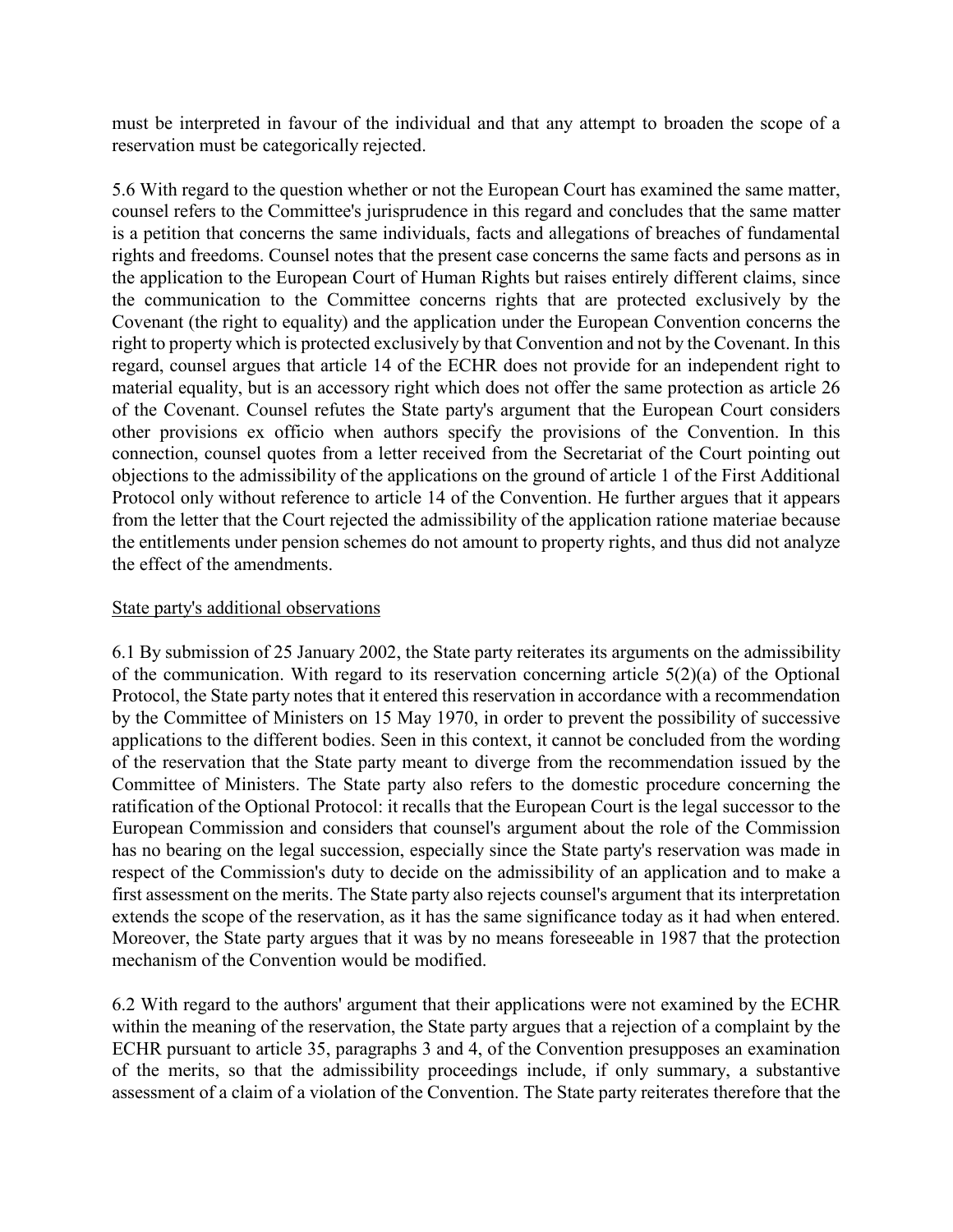communication should be declared inadmissible in the light of its reservation to article 5 (2) (a).

6.3 With regard to the merits of the communication, the State party notes that the wording of the present communication is exactly the same as that of the communication which was sent to the State party as part of communication No. 803/1998, and it refers to its submissions in respect of the earlier communication. In these submissions, the State party argued that the effect of the amendments cannot be said to be of a discriminatory nature. The State party explains that the Regulations of Service is not a decree, but a collective agreement to which the authors are party and which is concluded between the Association of Social Insurance Institutions and the trade union.

6.4 The State party further argues that the cancellation of the household benefits does not constitute discrimination as this measure equally affects working and retired persons. The cancellation has been calculated to constitute a reduction of between 0.4 and 0.8% of the total pension payment, which according to the State party cannot be regarded as unreasonable.

## Author's comments on the State party's additional observations

7.1 By letter of 3 March 2002, the authors reiterate that the present communication is distinct from the original communication No. 803/1998. They add that it is not their decision whether to add the communication to the file of case No. 803/1998 or to deal with it as a new case.

7.2 The authors challenge the State party's explanations of the *raison d'être* of its reservation and note that the recommendation of the Committee of Ministers was wider than the reservation actually made. The authors also point out that of the 35 States that are both party to the Optional Protocol and the European Convention only 17 States have made a reservation under article 5(2)(a) of the Optional Protocol. They argue that the reference to the State party's intent cannot absolve it from the text of its reservation. The authors also take issue with the State party's statement that the scope of the reservation is not extended by its wider interpretation, and argue that without such interpretation the reservation would not apply at all.

7.3 Counsel also takes issue with the State party's analysis of the functions of the European Commission and the European Court, and moreover submits that discussions about the merger of the Commission and the Court already were under way since 1982, that is before the date of the State party's reservation, and that modifications of the European human rights protection system were thus foreseeable at the time.

7.4 The authors reiterate that the abolition of the household benefits is discriminatory in effect, because it affects retired employees to a greater extent than active employees who are more likely to benefit from the increase in children's entitlements than retired employees. They note that the State party has not addressed these arguments in its submissions.

7.5 By further letter of 23 April 2002, counsel submits recent data on the financial effects of the amendments to the regulations. It is said that for retired employees, the loss of income caused by the cumulative effect of the 1992 amendment (subject of communication No. 608/1995), the 1994 amendment (subject of communication No. 803/1998) and the 1996 amendment, subject of the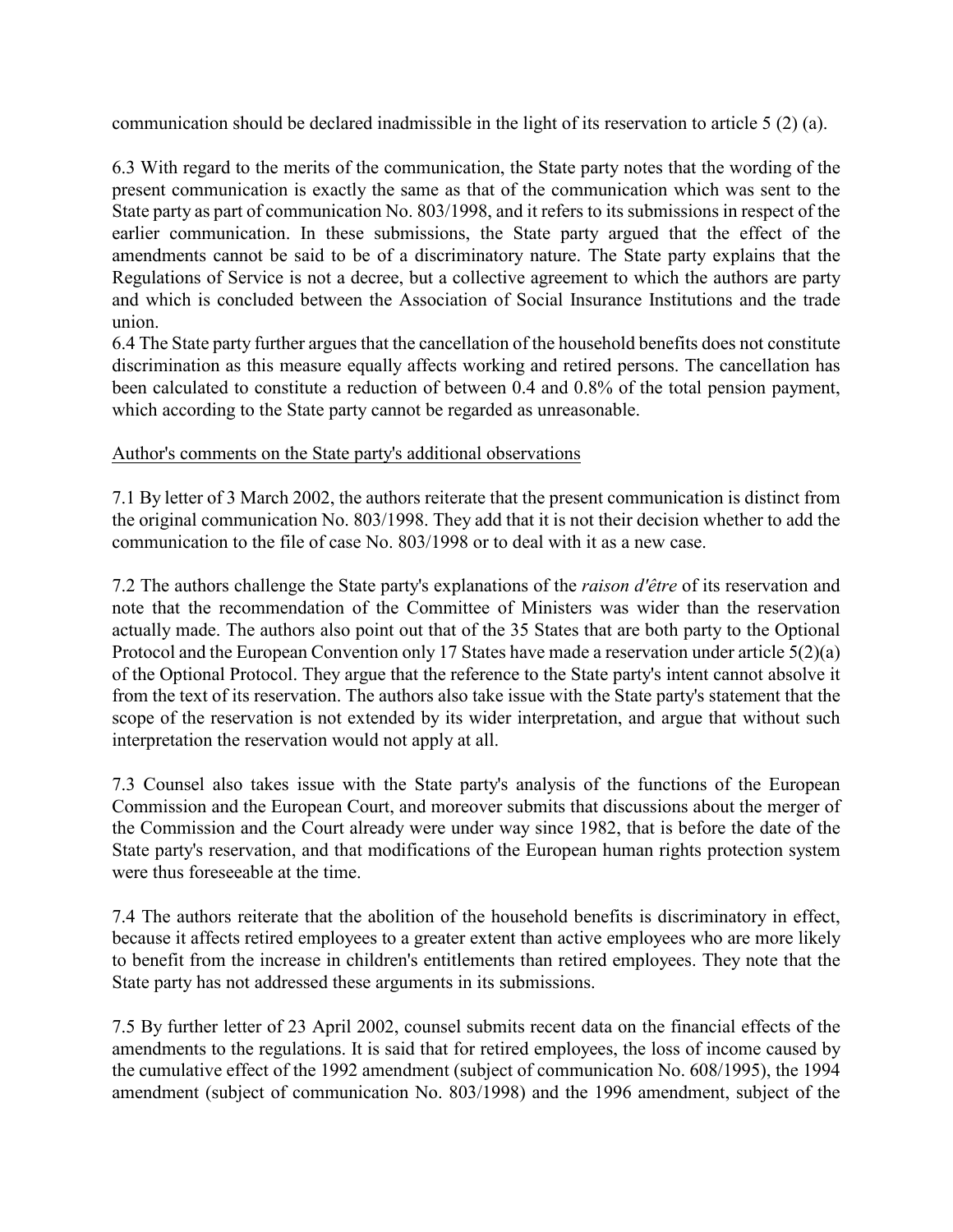present communication, over the period 1994-2001 varies from ATS 34,916.00 to ATS 141,757.00. (6)

### Issues and proceedings before the Committee

8.1 Before considering any claims contained in a communication, the Human Rights Committee must, in accordance with rule 87 of its rules of procedure, decide whether or not the communication is admissible under the Optional Protocol to the Covenant.

8.2 The Committee has noted the State party's argument that the communication is inadmissible because it had earlier been transmitted as part of communication No. 803/1998. The Committee observes that its decision of 21 March 2002 declaring inadmissible communication No. 803/1998 does not relate in any way to the contents of the present communication. Consequently, the Committee has not yet considered the claim contained in the present communication and the State party's objection in this regard can therefore not be upheld.

8.3 The Committee notes that the State party has invoked the reservation it made under article 5, paragraph 2 (a), of the Optional Protocol, which precludes the Committee from considering claims that have previously been "examined" by the "European Commission on Human Rights". As to the author's argument that the application which he submitted to the European Commission was, in fact, never examined by that organ but declared inadmissible by the European Court of Human Rights, the Committee observes that the European Court, as a result of treaty amendment by virtue of Protocol No. 11, has legally assumed the former European Commission's tasks of receiving, deciding on the admissibility of, and making a first assessment on the merits of applications submitted under the European Convention. The Committee observes, for purposes of ascertaining the existence of parallel or, as the case may be, successive proceedings before the Committee and the Strasbourg organs, that the new European Court of Human Rights has succeeded to the former European Commission by taking over its functions.

8.4 Having concluded that the State party's reservation applies, the Committee needs to consider whether the subject matter of the present communication is the same matter as the one which was presented under the European system. In this connection, the Committee recalls that the same matter concerns the same authors, the same facts and the same substantive rights. The Committee on earlier occasions has already decided that the independent right to equality and non-discrimination embedded in article 26 of the Covenant provides a greater protection than the accessory right to non-discrimination contained in article 14 of the European Convention. The Committee has taken note of the decision taken by the European Court on 12 January 2001 rejecting the authors' application as inadmissible as well as of the letter from the Secretariat of the European Court explaining the possible grounds of inadmissibility. It notes that the authors' application was rejected because it did not disclose any appearance of a violation of the rights and freedoms set out in the Convention or its Protocols as it did not raise issues under the right to property protected by article 1 of Protocol No. 1. As a consequence, in the absence of an independent claim under the Convention or its Protocols, the Court could not have examined whether the authors' accessory rights under article 14 of the Convention had been breached. In the circumstances of the present case, therefore, the Committee concludes that the question whether or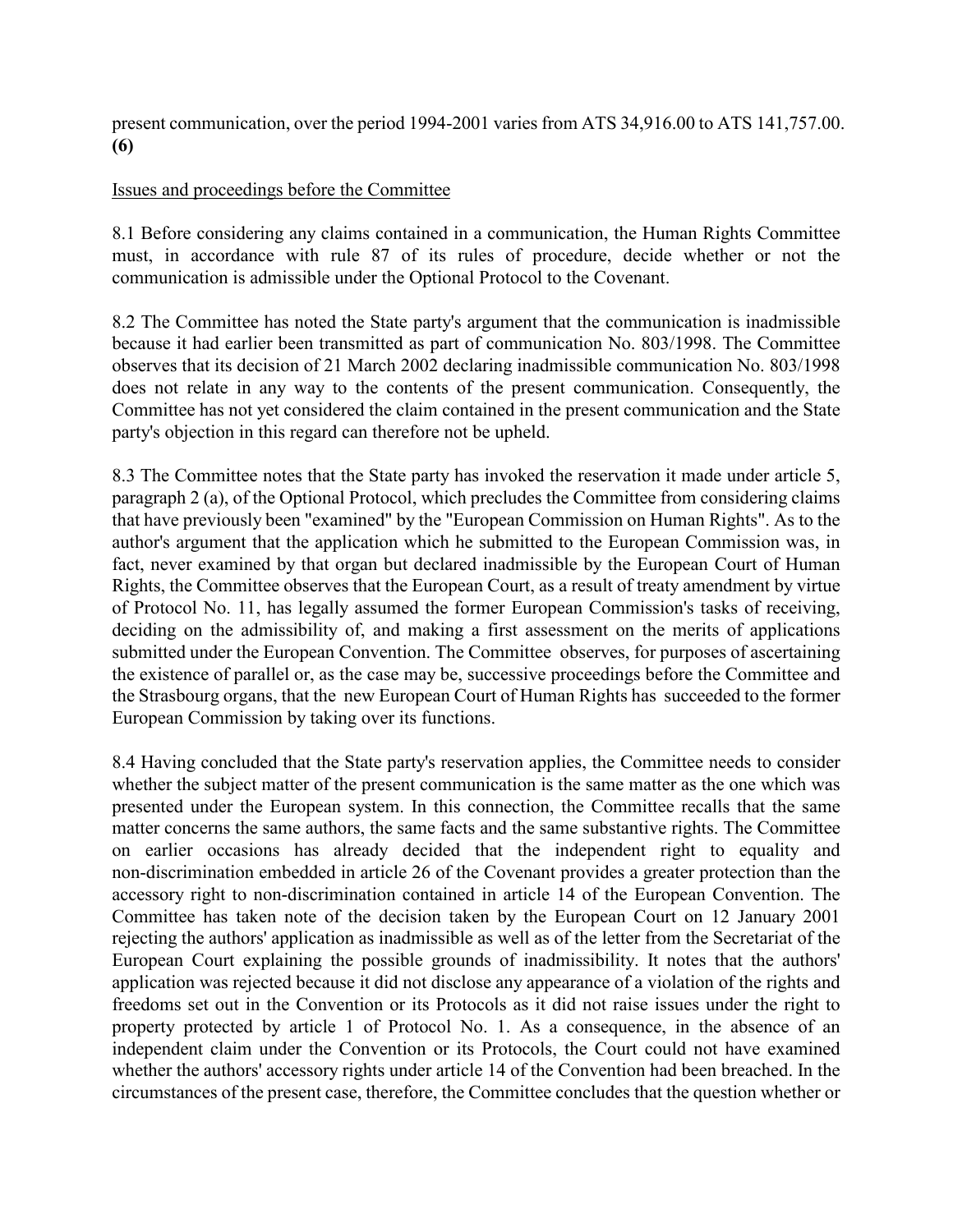not the authors' rights to equality before the law and non-discrimination have been violated under article 26 of the Covenant is not the same matter that was before the European Court.

8.5 The Committee has ascertained that the authors have exhausted domestic remedies for purposes of article 5, paragraph 2(b), of the Optional Protocol.

9. The Committee therefore decides that the communication is admissible.

#### Consideration of the merits

10.1 The Human Rights Committee has examined the present communication in the light of all the information made available to it by the parties, as provided in article 5, paragraph 1, of the Optional Protocol.

10.2 The authors claim that they are victims of discrimination because the abolition of the household benefits affects them, as retired persons, to a greater extent than it affects active employees. The Committee recalls that a violation of article 26 can also result from the discriminatory effect of a rule or measure that is neutral at face value or without intent to discriminate.(7)However, such indirect discrimination can only be said to be based on the grounds enumerated in Article 26 of the Covenant if the detrimental effects of a rule or decision exclusively or disproportionally affect persons having a particular race, colour, sex, language, religion, political or other opinion, national or social origin, property, birth or other status. Furthermore, rules or decisions with such an impact do not amount to discrimination if they are based on objective and reasonable grounds. In the circumstances of the instant case, the abolition of monthly household payments combined with an increase of children's benefits is not only detrimental for retirees but also for active employees not (yet or no longer) having children in the relevant age bracket, and the authors have not shown that the impact of this measure on them was disproportionate. Even assuming, for the sake of argument, that such impact could be shown, the Committee considers that the measure, as was stressed by the Austrian courts (paragraph 2.3 above), was based on objective and reasonable grounds. For these reasons, the Committee concludes that, in the circumstances of the instant case, the abolition of monthly household payments, even if examined in the light of previous changes of the Regulations of Service for Employees of the Social Insurance Board, does not amount to discrimination as prohibited in Article 26 of the Covenant.

11. The Human Rights Committee, acting under article 5, paragraph 4, of the Optional Protocol, is of the view that the facts before it do not disclose a violation of any of the rights contained in the International Covenant on Civil and Political Rights.

[Adopted in English, French and Spanish, the English text being the original version. Subsequently to be issued in Arabic, Chinese and Russian as part of the Committee's annual report to the General Assembly.]

\* The following members of the Committee participated in the examination of the present communication: Mr. Abdelfattah Amor, Mr. Prafullachandra Natwarlal Bhagwati, Mr. Alfredo